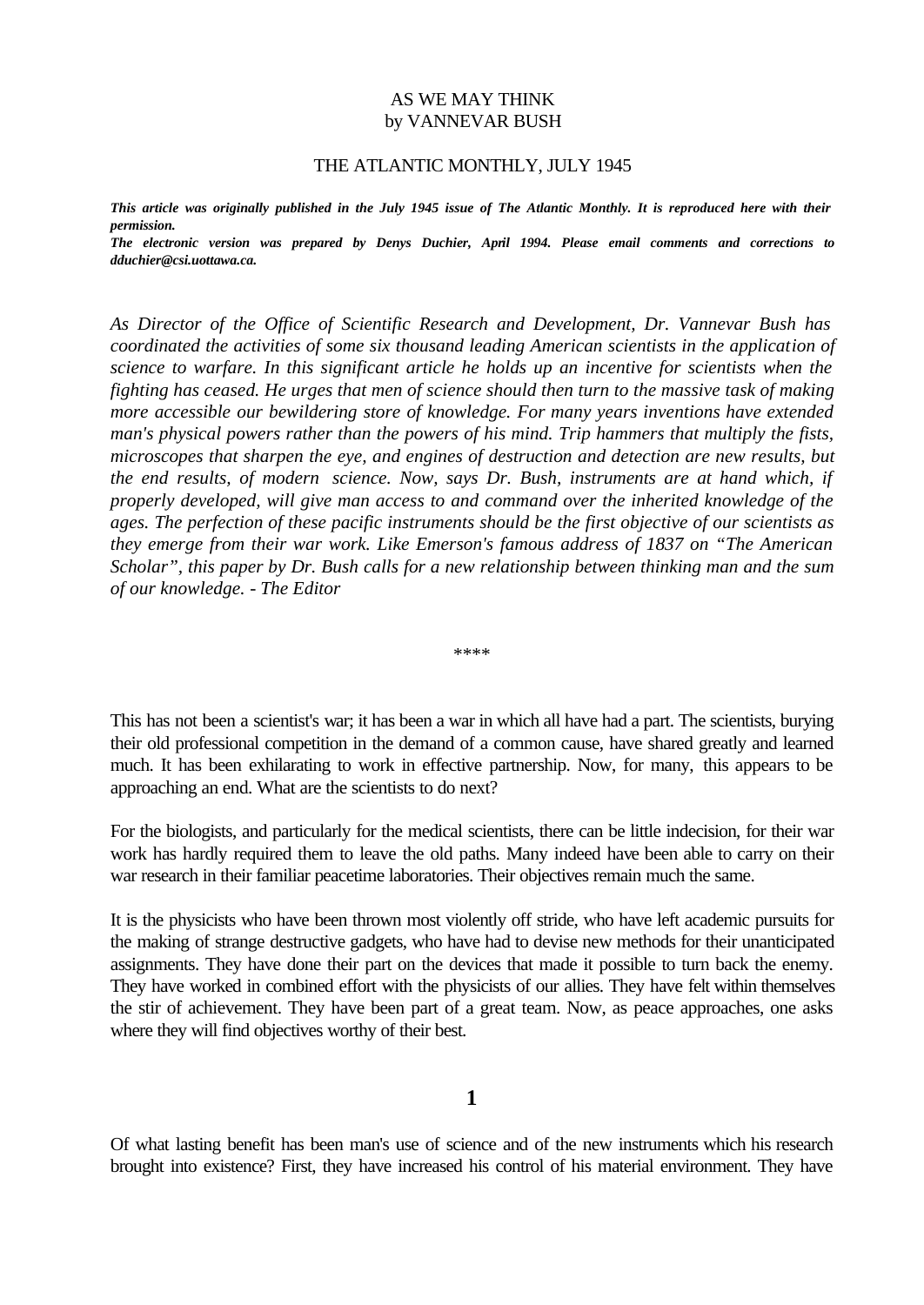improved his food, his clothing, his shelter; they have increased his security and released him partly from the bondage of bare existence. They have given him increased knowledge of his own biological processes so that he has had a progressive freedom from disease and an increased span of life. They are illuminating the interactions of his physiological and psychological functions, giving the promise of an improved mental health.

Science has provided the swiftest communication between individuals; it has provided a record of ideas and has enabled man to manipulate and to make extracts from that record so that knowledge evolves and endures throughout the life of a race rather than that of an individual.

There is a growing mountain of research. But there is increased evidence that we are being bogged down today as specialization extends. The investigator is staggered by the findings and conclusions of thousands of other workers - conclusions which he cannot find time to grasp, much less to remember, as they appear. Yet specialization becomes increasingly necessary for progress, and the effort to bridge between disciplines is correspondingly superficial.

Professionally our methods of transmitting and reviewing the results of research are generations old and by now are totally inadequate for their purpose. If the aggregate time spent in writing scholarly works and in reading them could be evaluated, the ratio between these amounts of time might well be startling. Those who conscientiously attempt to keep abreast of current thought, even in restricted fields, by close and continuous reading might well shy away from an examination calculated to show how much of the previous month's efforts could be produced on call. Mendel's concept of the laws of genetics was lost to the world for a generation because his publication did not reach the few who were capable of grasping and extending it; and this sort of catastrophe is undoubtedly being repeated all about us, as truly significant attainments become lost in the mass of the inconsequential.

The difficulty seems to be, not so much that we publish unduly in view of the extent and variety of present-day interests, but rather that publication has been extended far beyond our present ability to make real use of the record. The summation of human experience is being expanded at a prodigious rate, and the means we use for threading through the consequent maze to the momentarily important item is the same as was used in the days of square-rigged ships.

But there are signs of a change as new and powerful instrumentalities come into use. Photocells capable of seeing things in a physical sense, advanced photography which can record what is seen or even what is not, thermionic tubes capable of controlling potent forces under the guidance of less power than a mosquito uses to vibrate his wings, cathode ray tubes rendering visible an occurrence so brief that by comparison a microsecond is a long time, relay combinations which will carry out involved sequences of movements more reliably than any human operator and thousand of times as fast - there are plenty of mechanical aids with which to effect a transformation in scientific records.

Two centuries ago Leibnitz invented a calculating machine which embodied most of the essential features of recent keyboard devices, but it could not then come into use. The economics of the situation were against it: the labor involved in constructing it, before the days of mass production, exceeded the labor to be saved by its use, since all it could accomplish could be duplicated by sufficient use of pencil and paper. Moreover, it would have been subject to frequent breakdown, so that it could not have been depended upon; for at that time and long after, complexity and unreliability were synonymous.

Babbage, even with remarkably generous support for his time, could not produce his great arithmetical machine. His idea was sound enough, but construction and maintenance costs were then too heavy.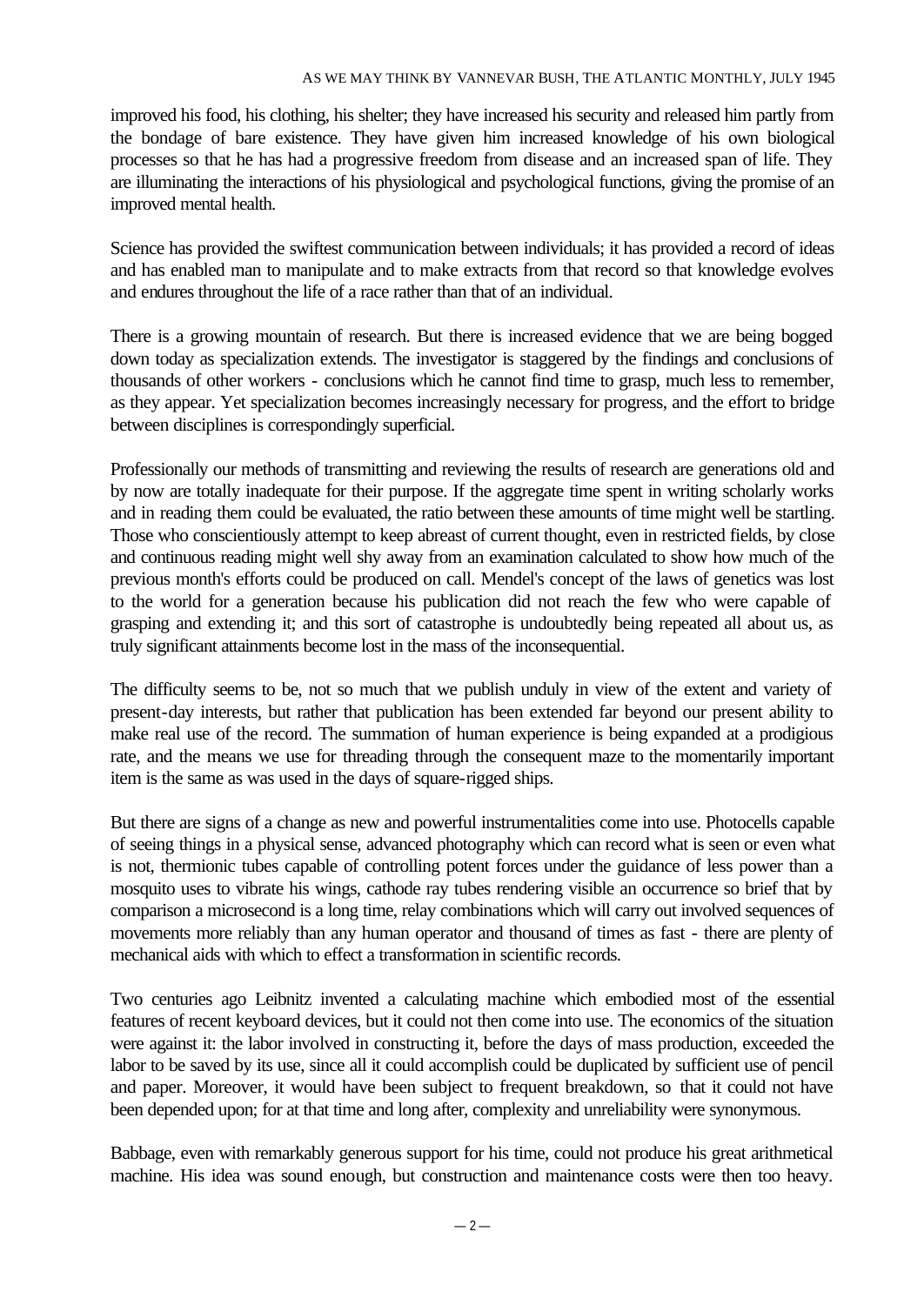Had a Pharaoh been given detailed and explicit designs of an automobile, and had he understood them completely, it would have taxed the resources of his kingdom to have fashioned the thousands of parts for a single car, and that car would have broken down on the first trip to Giza.

Machines with interchangeable parts can now be constructed with great economy of effort. In spite of much complexity, they perform reliably. Witness the humble typewriter, or the movie camera, or the automobile. Electrical contacts have ceased to stick when thoroughly understood. Note the automatic telephone exchange, which has hundred of thousands of such contacts, and yet is reliable. A spider web of metal, sealed in a thin glass container, a wire heated to brilliant glow, in short, the thermionic tube of radio sets, is made by the hundred million, tossed about in packages, plugged into sockets - and it works! Its gossamer parts, the precise location and alignment involved in its construction, would have occupied a master craftsman of the guild for months; now it is built for thirty cents. The world has arrived at an age of cheap complex devices of great reliability; and something is bound to come of it.

**2**

A record, if it is to be useful to science, must be continuously extended, it must be stored, and above all it must be consulted. Today we make the record conventionally by writing and photography, followed by printing; but we also record on film, on wax disks, and on magnetic wires. Even if utterly new recording procedures do not appear, these present ones are certainly in the process of modification and extension.

Certainly progress in photography is not going to stop. Faster material and lenses, more automatic cameras, finer-grained sensitive compounds to allow an extension of the minicamera idea, are all imminent. Let us project this trend ahead to a logical, if not inevitable, outcome. The camera hound of the future wears on his forehead a lump a little larger than a walnut. It takes pictures 3 millimeters square, later to be projected or enlarged, which after all involves only a factor of 10 beyond present practice. The lens is of universal focus, down to any distance accommodated by the unaided eye, simply because it is of short focal length. There is a built-in photocell on the walnut such as we now have on at least one camera, which automatically adjusts exposure for a wide range of illumination. There is film in the walnut for a hundred exposures, and the spring for operating its shutter and shifting its film is wound once for all when the film clip is inserted. It produces its result in full color. It may well be stereoscopic, and record with spaced glass eyes, for striking improvements in stereoscopic technique are just around the corner.

The cord which trips its shutter may reach down a man's sleeve within easy reach of his fingers. A quick squeeze, and the picture is taken. On a pair of ordinary glasses is a square of fine lines near the top of one lens, where it is out of the way of ordinary vision. When an object appears in that square, it is lined up for its picture. As the scientist of the future moves about the laboratory or the field, every time he looks at something worthy of the record, he trips the shutter and in it goes, without even an audible click. Is this all fantastic? The only fantastic thing about it is the idea of making as many pictures as would result from its use.

Will there be dry photography? It is already here in two forms. When Brady made his Civil War pictures, the plate had to be wet at the time of exposure. Now it has to be wet during development instead. In the future perhaps it need not be wetted at all. There have long been films impregnated with diazo dyes which form a picture without development, so that it is already there as soon as the camera has been operated. An exposure to ammonia gas destroys the unexposed dye, and the picture can then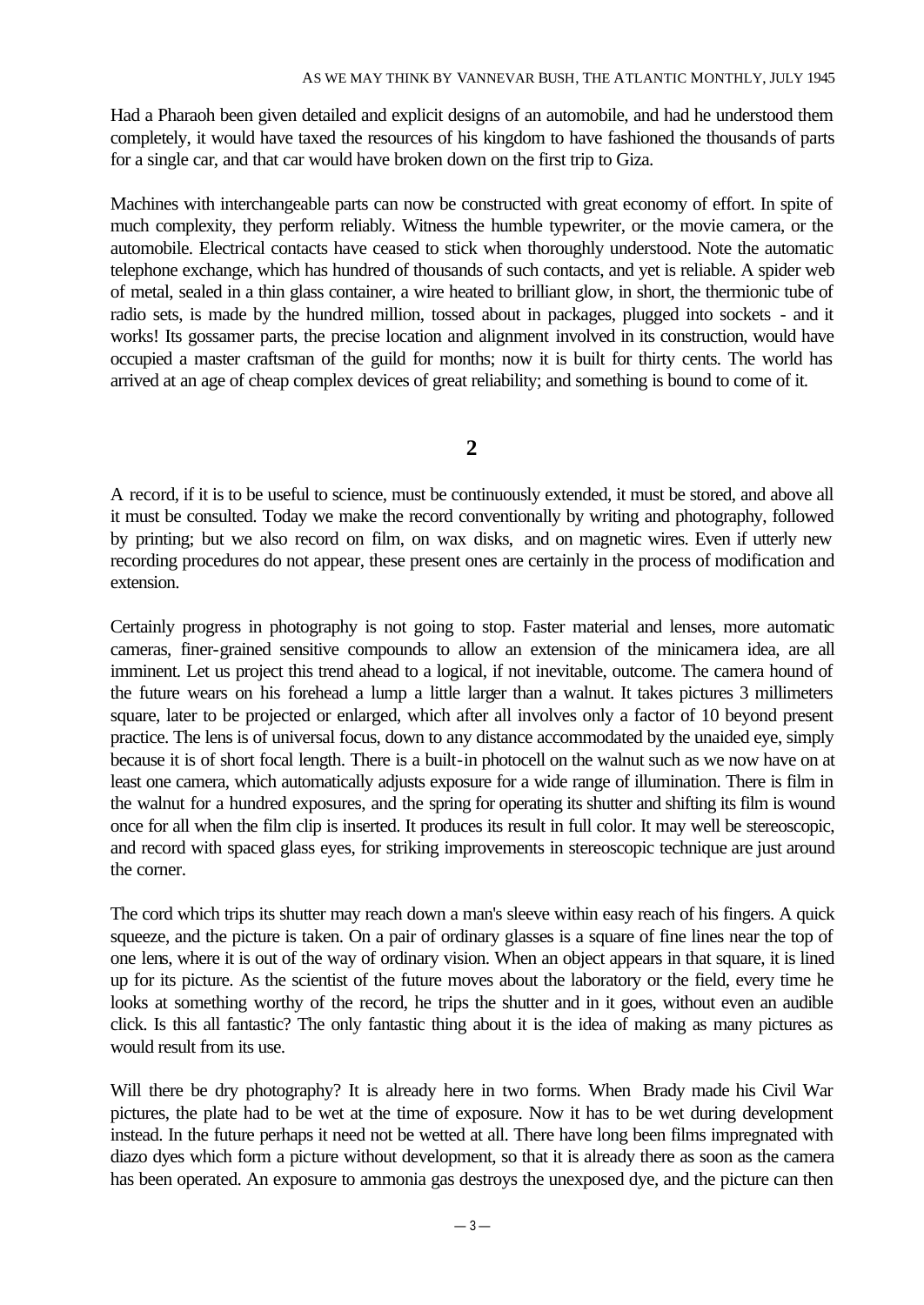be taken out into the light and examined. The process is now slow, but someone may speed it up, and it has no grain difficulties such as now keep photographic researchers busy. Often it would be advantageous to be able to snap the camera and to look at the picture immediately.

Another process now in use is also slow, and more or less clumsy. For fifty years impregnated papers have been used which turn dark at every point where an electrical contact touches them, by reason of the chemical change thus produced in an iodine compound included in the paper. They have been used to make records, for a pointer moving across them can leave a trail behind. If the electrical potential on the pointer is varied as it moves, the line becomes light or dark in accordance with the potential.

This scheme is now used in facsimile transmission. The pointer draws a set of closely spaced lines across the paper one after another. As it moves, its potential is varied in accordance with a varying current received over wires from a distant station, where these variations are produced by a photocell which is similarly scanning a picture. At every instant the darkness of the line being drawn is made equal to the darkness of the point on the picture being observed by the photocell. Thus, when the whole picture has been covered, a replica appears at the receiving end.

A scene itself can be just as well looked over line by line by the photocell in this way as can a photograph of the scene. This whole apparatus constitutes a camera, with the added feature, which can be dispensed with if desired, of making its picture at a distance. It is slow, and the picture is poor in detail. Still, it does give another process of dry photography, in which the picture is finished as soon as it is taken.

It would be a brave man who could predict that such a process will always remain clumsy, slow, and faulty in detail. Television equipment today transmits sixteen reasonably good images a second, and it involves only two essential differences from the process described above. For one, the record is made by a moving beam of electrons rather than a moving pointer, for the reason that an electron beam can sweep across the picture very rapidly indeed. The other difference involves merely the use of a screen which glows momentarily when the electrons hit, rather than a chemically treated paper or film which is permanently altered. This speed is necessary in television, for motion pictures rather than stills are the object.

Use chemically treated film in place of the glowing screen, allow the apparatus to transmit one picture rather than a succession, and a rapid camera for dry photography results. The treated film needs to be far faster in action than present examples, but it probably could be. More serious is the objection that this scheme would involve putting the film inside a vacuum chamber, for electron beams behave normally only in such a rarefied environment. This difficulty could be avoided by allowing the electron beam to play on one side of a partition, and by pressing the film against the other side, if this partition were such as to allow the electrons to go through perpendicular to its surface, and to prevent them from spreading out sideways. Such partitions, in crude form, could certainly be constructed, and they will hardly hold up the general development.

Like dry photography, microphotography still has a long way to go. The basic scheme of reducing the size of the record, and examining it by projection rather than directly, has possibilities too great to be ignored. The combination of optical projection and photographic reduction is already producing some results in microfilm for scholarly purposes, and the potentialities are highly suggestive. Today, with microfilm, reductions by a linear factor of 20 can be employed and still produce full clarity when the material is re-enlarged for examination. The limits are set by the graininess of the film, the excellence of the optical system, and the efficiency of the light sources employed. All of these are rapidly improving.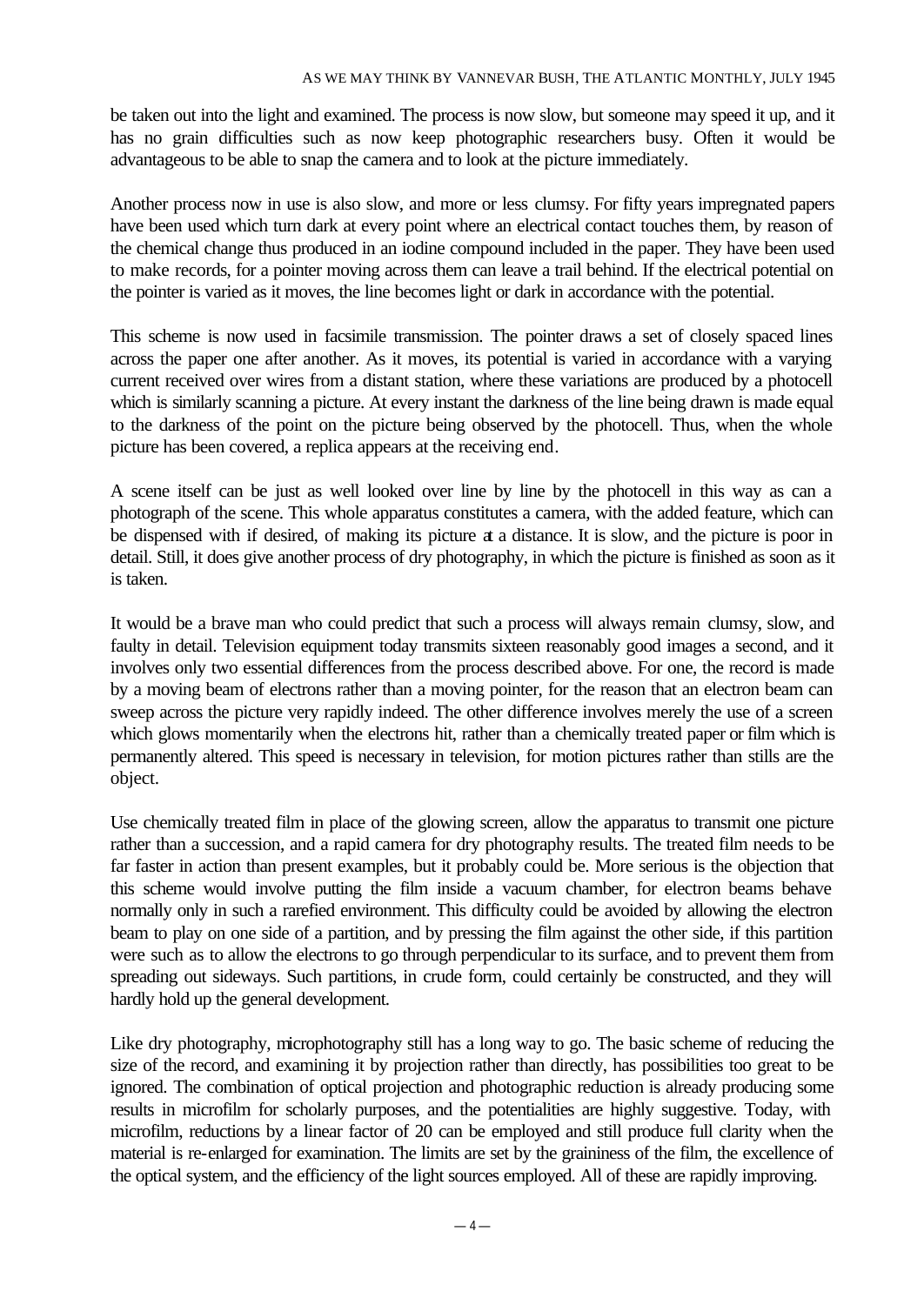Assume a linear ratio of 100 for future use. Consider film of the same thickness as paper, although thinner film will certainly be usable. Even under these conditions there would be a total factor of 10,000 between the bulk of the ordinary record on books, and its microfilm replica. The Encyclopoedia Britannica could be reduced to the volume of a matchbox. A library of a million volumes could be compressed into one end of a desk. If the human race has produced since the invention of movable type a total record, in the form of magazines, newspapers, books, tracts, advertising blurbs, correspondence, having a volume corresponding to a billion books, the whole affair, assembled and compressed, could be lugged off in a moving van. Mere compression, of course, is not enough; one needs not only to make and store a record but also to be able to consult it, and this aspect of the matter comes later. Even the modern great library is not generally consulted; it is nibbled by a few.

Compression is important, however, when it comes to costs. The material for the microfilm Britannica would cost a nickel, and it could be mailed anywhere for a cent. What would it cost to print a million copies? To print a sheet of newspaper, in a large edition, costs a small fraction of a cent. The entire material of the Britannica in reduced microfilm form would go on a sheet eight and one-half by eleven inches. Once it is available, with the photographic reproduction methods of the future, duplicates in large quantities could probably be turned out for a cent apiece beyond the cost of materials. The preparation of the original copy? That introduces the next aspect of the subject.

# **3**

To make the record, we now push a pencil or tap a typewriter. Then comes the process of digestion and correction, followed by an intricate process of typesetting, printing, and distribution. To consider the first stage of the procedure, will the author of the future cease writing by hand or typewriter and talk directly to the record? He does so indirectly, by talking to a stenographer or a wax cylinder; but the elements are all present if he wishes to have his talk directly produce a typed record. All he needs to do is to take advantage of existing mechanisms and to alter his language.

At a recent World Fair a machine called a Voder was shown. A girl stroked its keys and it emitted recognizable speech. No human vocal cords entered in the procedure at any point; the keys simply combined some electrically produced vibrations and passed these on to a loud-speaker. In the Bell Laboratories there is the converse of this machine, called a Vocoder. The loudspeaker is replaced by a microphone, which picks up sound. Speak to it, and the corresponding keys move. This may be one element of the postulated system.

The other element is found in the stenotype, that somewhat disconcerting device encountered usually at public meetings. A girl strokes its keys languidly and looks about the room and sometimes at the speaker with a disquieting gaze. From it emerges a typed strip which records in a phonetically simplified language a record of what the speaker is supposed to have said. Later this strip is retyped into ordinary language, for in its nascent form it is intelligible only to the initiated. Combine these two elements, let the Vocoder run the stenotype, and the result is a machine which types when talked to.

Our present languages are not especially adapted to this sort of mechanization, it is true. It is strange that the inventors of universal languages have not seized upon the idea of producing one which better fitted the technique for transmitting and recording speech. Mechanization may yet force the issue, especially in the scientific field; whereupon scientific jargon would become still less intelligible to the layman.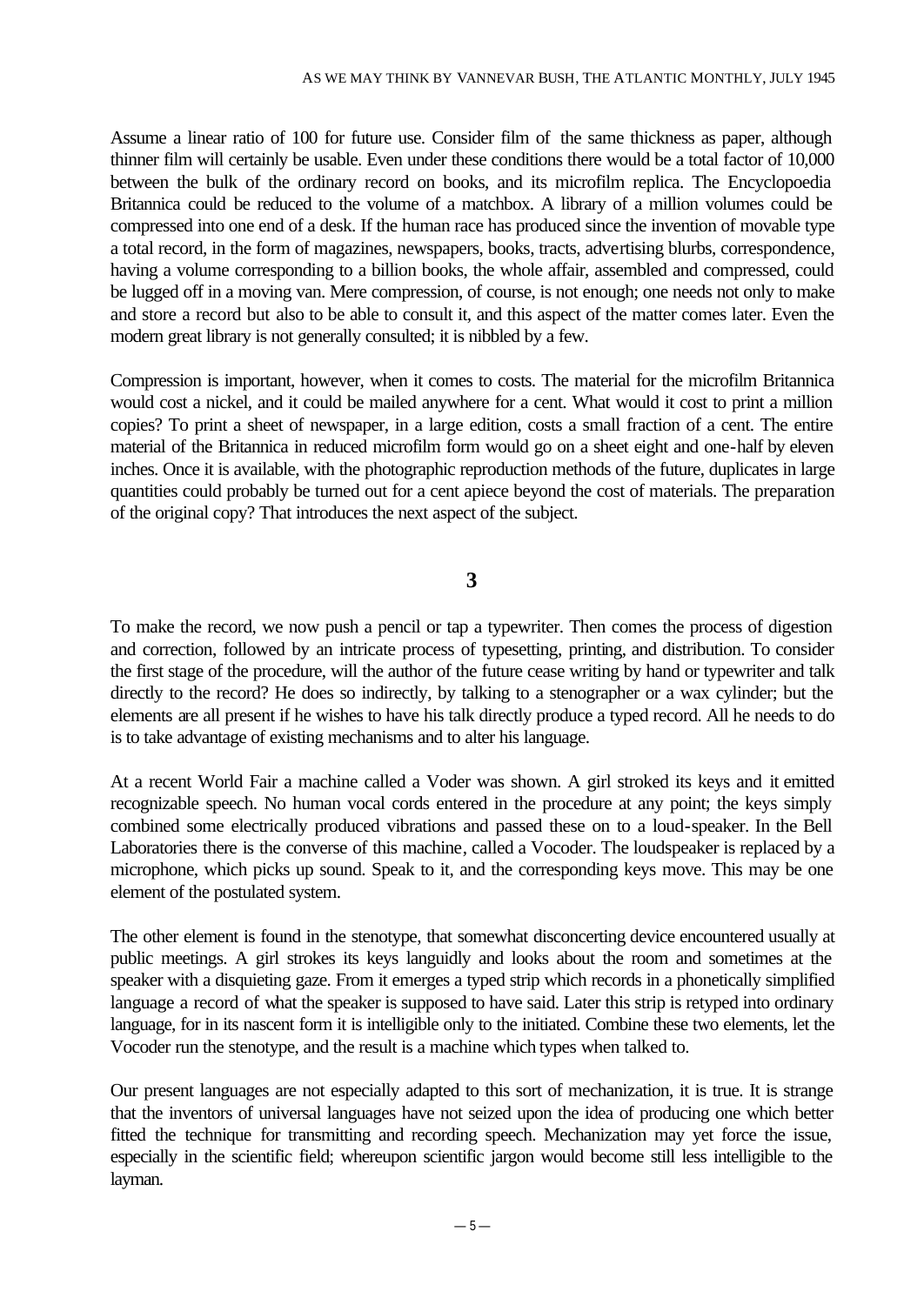One can now picture a future investigator in his laboratory. His hands are free, and he is not anchored. As he moves about and observes, he photographs and comments. Time is automatically recorded to tie the two records together. If he goes into the field, he may be connected by radio to his recorder. As he ponders over his notes in the evening, he again talks his comments into the record. His typed record, as well as his photographs, may both be in miniature, so that he projects them for examination.

Much needs to occur, however, between the collection of data and observations, the extraction of parallel material from the existing record, and the final insertion of new material into the general body of the common record. For mature thought there is no mechanical substitute. But creative thought and essentially repetitive thought are very different things. For the latter there are, and may be, powerful mechanical aids.

Adding a column of figures is a repetitive thought process, and it was long ago properly relegated to the machine. True, the machine is sometimes controlled by the keyboard, and thought of a sort enters in reading the figures and poking the corresponding keys, but even this is avoidable. Machines have been made which will read typed figures by photocells and then depress the corresponding keys; these are combinations of photocells for scanning the type, electric circuits for sorting the consequent variations, and relay circuits for interpreting the result into the action of solenoids to pull the keys down.

All this complication is needed because of the clumsy way in which we have learned to write figures. If we recorded them positionally, simply by the configuration of a set of dots on a card, the automatic reading mechanism would become comparatively simple. In fact, if the dots are holes, we have the punched-card machine long ago produced by Hollorith for the purposes of the census, and now used throughout business. Some types of complex businesses could hardly operate without these machines.

Adding is only one operation. To perform arithmetical computation involves also subtraction, multiplication, and division, and in addition some method for temporary storage of results, removal from storage for further manipulation, and recording of final results by printing. Machines for these purposes are now of two types: keyboard machines for accounting and the like, manually controlled for the insertion of data, and usually automatically controlled as far as the sequence of operations is concerned; and punched-card machines in which separate operations are usually delegated to a series of machines, and the cards then transferred bodily from one to another. Both forms are very useful; but as far as complex computations are concerned, both are still embryo.

Rapid electrical counting appeared soon after the physicists found it desirable to count cosmic rays. For their own purposes the physicists promptly constructed thermionic-tube equipment capable of counting electrical impulses at the rate of 100,000 a second. The advanced arithmetical machines of the future will be electrical in nature, and they will perform at 100 times present speeds, or more.

Moreover, they will be far more versatile than present commercial machines, so that they may readily be adapted for a wide variety of operations. They will be controlled by a control card or film, they will select their own data and manipulate it in accordance with the instructions thus inserted, they will perform complex arithmetical computations at exceedingly high speeds, and they will record results in such form as to be readily available for distribution or for later further manipulation. Such machines will have enormous appetites. One of them will take instructions and data from a roomful of girls armed with simple keyboard punches, and will deliver sheets of computed results every few minutes. There will always be plenty of things to compute in the detailed affairs of millions of people doing complicated things.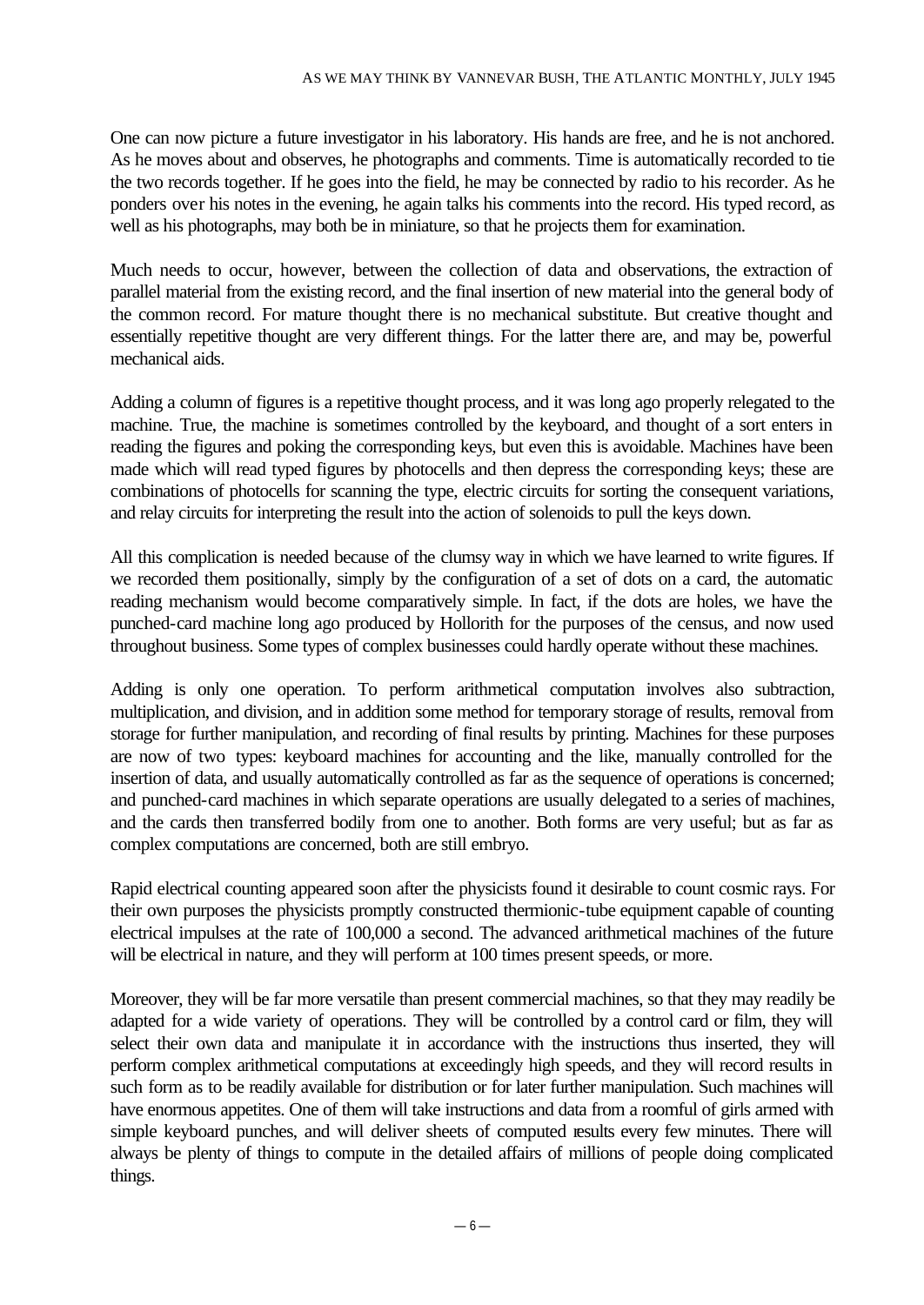#### **4**

The repetitive processes of thought are not confined, however, to matters of arithmetic and statistics. In fact, every time one combines and records facts in accordance with established logical processes, the creative aspect of thinking is concerned only with the selection of the data and the process to be employed, and the manipulation thereafter is repetitive in nature and hence a fit matter to be relegated to the machines. Not so much has been done along these lines, beyond the bounds of arithmetic, as might be done, primarily because of the economics of the situation. The needs of business, and the extensive market obviously waiting, assured the advent of mass-produced arithmetical machines just as soon as production methods were sufficiently advanced.

With machines for advanced analysis no such situation existed; for there was and is no extensive market; the users of advanced methods of manipulating data are a very small part of the population. There are, however, machines for solving differential equations - and functional and integral equations, for that matter. There are many special machines, such as the harmonic synthesizer which predicts the tides. There will be many more, appearing certainly first in the hands of the scientist and in small numbers.

If scientific reasoning were limited to the logical processes of arithmetic, we should not get far in our understanding of the physical world. One might as well attempt to grasp the game of poker entirely by the use of the mathematics of probability. The abacus, with its beads string on parallel wires, led the Arabs to positional numeration and the concept of zero many centuries before the rest of the world; and it was a useful tool - so useful that it still exists.

It is a far cry from the abacus to the modern keyboard accounting machine. It will be an equal step to the arithmetical machine of the future. But even this new machine will not take the scientist where he needs to go. Relief must be secured from laborious detailed manipulation of higher mathematics as well, if the users of it are to free their brains for something more than repetitive detailed transformations in accordance with established rules. A mathematician is not a man who can readily manipulate figures; often he cannot. He is not even a man who can readily perform the transformation of equations by the use of calculus. He is primarily an individual who is skilled in the use of symbolic logic on a high plane, and especially he is a man of intuitive judgment in the choice of the manipulative processes he employs.

All else he should be able to turn over to his mechanism, just as confidently as he turns over the propelling of his car to the intricate mechanism under the hood. Only then will mathematics be practically effective in bringing the growing knowledge of atomistics to the useful solution of the advanced problems of chemistry, metallurgy, and biology. For this reason there will come more machines to handle advanced mathematics for the scientist. Some of them will be sufficiently bizarre to suit the most fastidious connoisseur of the present artifacts of civilization.

## **5**

The scientist, however, is not the only person who manipulates data and examines the world about him by the use of logical processes, although he sometimes preserves this appearance by adopting into the fold anyone who becomes logical, much in the manner in which a British labor leader is elevated to knighthood. Whenever logical processes of thought are employed - that is, whenever thought for a time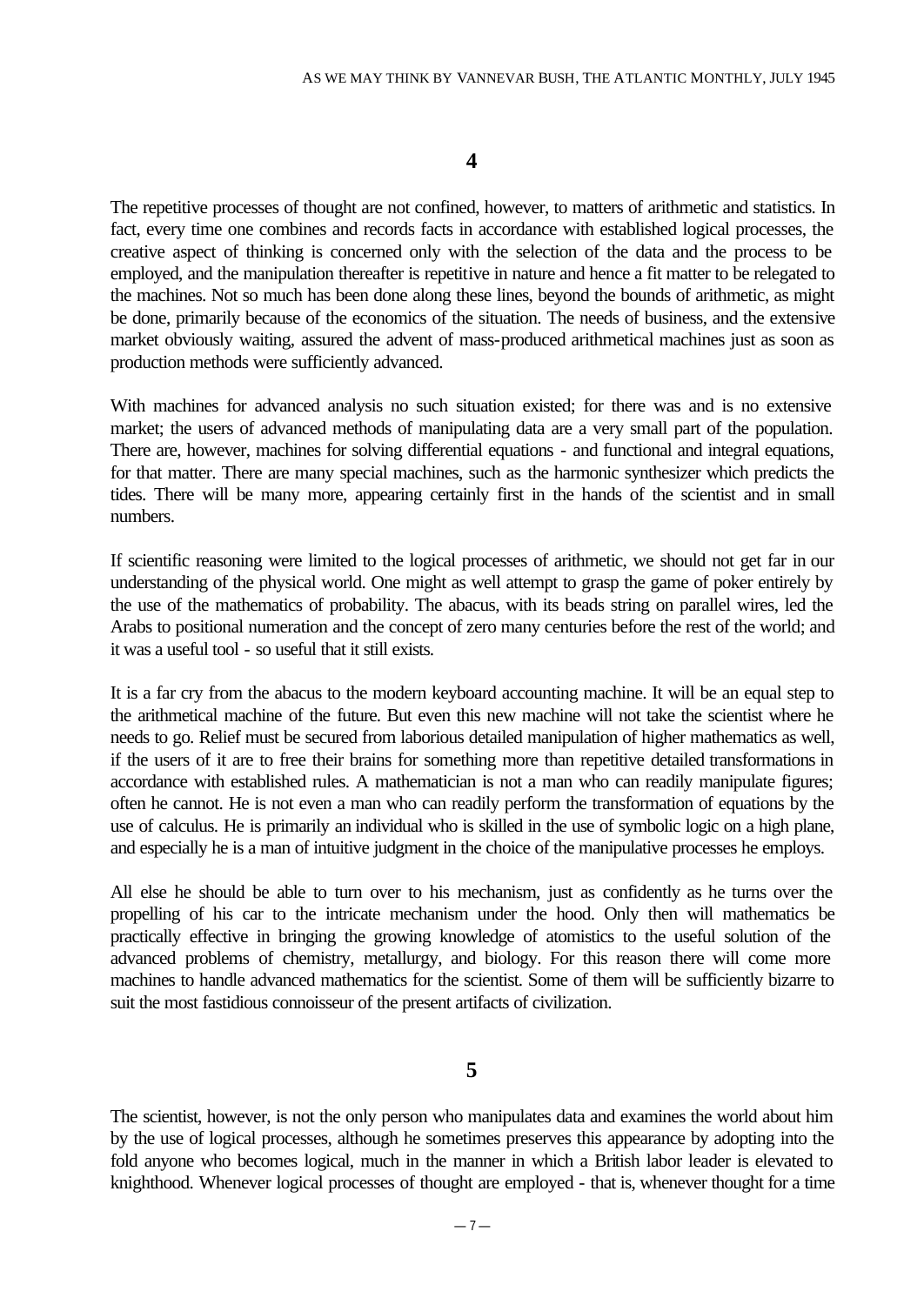runs along an accepted groove - there is an opportunity for the machine. Formal logic used to be a keen instrument in the hands of the teacher in his trying of students' souls. It is readily possible to construct a machine which will manipulate premises in accordance with formal logic, simply by the clever use of relay circuits. Put a set of premises into such a device and turn the crank, and it will readily pass out conclusion after conclusion, all in accordance with logical law, and with no more slips than would be expected of a keyboard adding machine.

Logic can become enormously difficult, and it would undoubtedly be well to produce more assurance in its use. The machines for higher analysis have usually been equation solvers. Ideas are beginning to appear for equation transformers, which will rearrange the relationship expressed by an equation in accordance with strict and rather advanced logic. Progress is inhibited by the exceedingly crude way in which mathematicians express their relationships. They employ a symbolism which grew like Topsy and has little consistency; a strange fact in that most logical field.

A new symbolism, probably positional, must apparently precede the reduction of mathematical transformations to machine processes. Then, on beyond the strict logic of the mathematician, lies the application of logic in everyday affairs. We may some day click off arguments on a machine with the same assurance that we now enter sales on a cash register. But the machine of logic will not look like a cash register, even a streamlined model.

So much for the manipulation of ideas and their insertion into the record. Thus far we seem to be worse off than before - for we can enormously extend the record; yet even in its present bulk we can hardly consult it. This is a much larger matter than merely the extraction of data for the purposes of scientific research; it involves the entire process by which man profits by his inheritance of acquired knowledge. The prime action of use is selection, and here we are halting indeed. There may be millions of fine thoughts, and the account of the experience on which they are based, all encased within stone walls of acceptable architectural form; but if the scholar can get at only one a week by diligent search, his syntheses are not likely to keep up with the current scene.

Selection, in this broad sense, is a stone adze in the hands of a cabinetmaker. Yet, in a narrow sense and in other areas, something has already been done mechanically on selection. The personnel officer of a factory drops a stack of a few thousand employee cards into a selecting machine, sets a code in accordance with an established convention, and produces in a short time a list of all employees who live in Trenton and know Spanish. Even such devices are much too slow when it comes, for example, to matching a set of fingerprints with one of five millions on file. Selection devices of this sort will soon be speeded up from their present rate of reviewing data at a few hundred a minute. By the use of photocells and microfilm they will survey items at the rate of thousands a second, and will print out duplicates of those selected.

This process, however, is simple selection: it proceeds by examining in turn every one of a large set of items, and by picking out those which have certain specified characteristics. There is another form of selection best illustrated by the automatic telephone exchange. You dial a number and the machine selects and connects just one of a million possible stations. It does not run over them all. It pays attention only to a class given by a first digit, and so on; and thus proceeds rapidly and almost unerringly to the selected station. It requires a few seconds to make the selection, although the process could be speeded up if increased speed were economically warranted. If necessary, it could be made extremely fast by substituting thermionic-tube switching for mechanical switching, so that the full selection could be made in one-hundredth of a second. No one would wish to spend the money necessary to make this change in the telephone system, but the general idea is applicable elsewhere.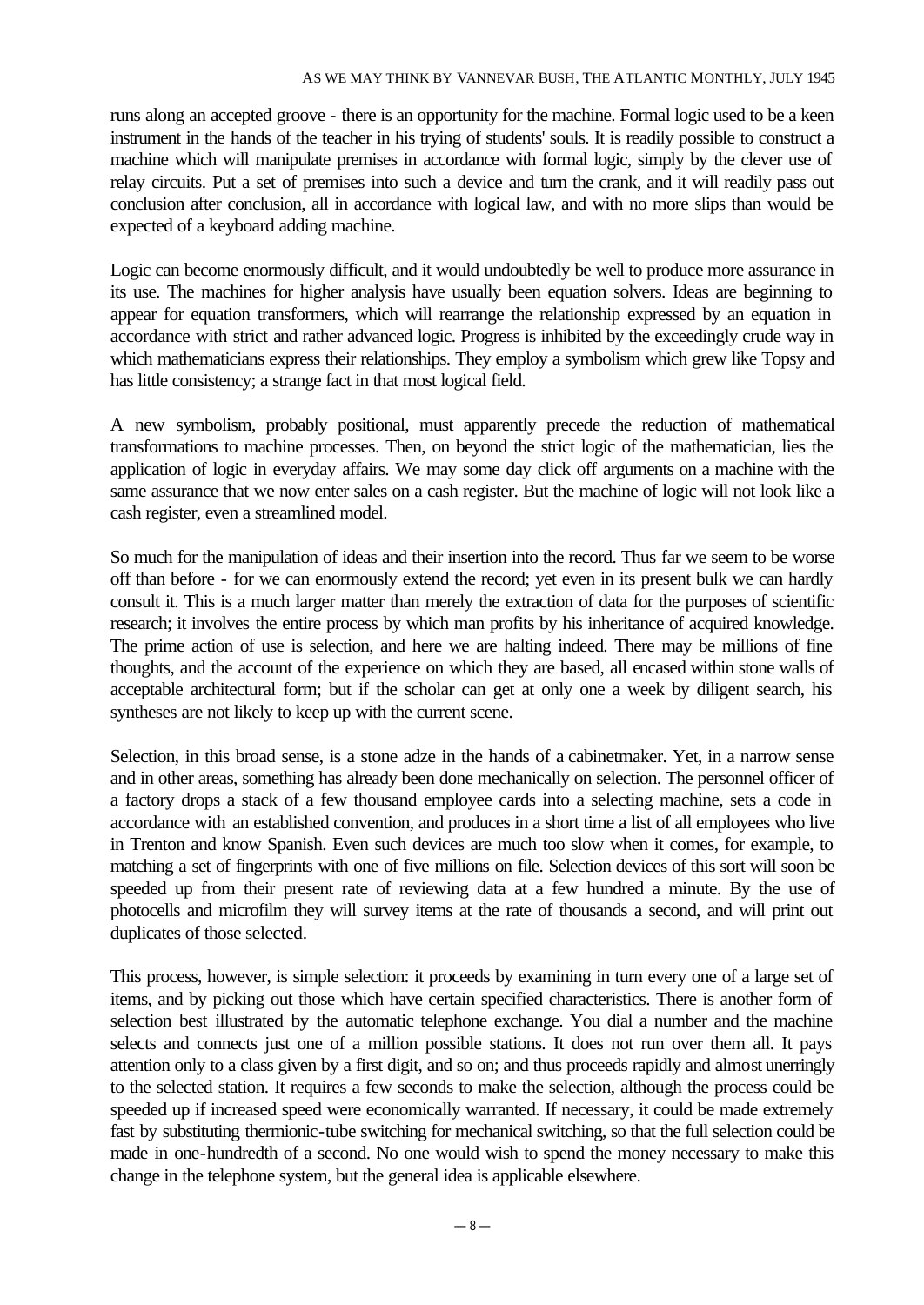Take the prosaic problem of the great department store. Every time a charge sale is made, there are a number of things to be done.. The inventory needs to be revised, the salesman needs to be given credit for the sale, the general accounts need an entry, and, most important, the customer needs to be charged. A central records device has been developed in which much of this work is done conveniently. The salesman places on a stand the customer's identification card, his own card, and the card taken from the article sold - all punched cards. When he pulls a lever, contacts are made through the holes, machinery at a central point makes the necessary computations and entries, and the proper receipt is printed for the salesman to pass to the customer.

But there may be ten thousand charge customers doing business with the store, and before the full operation can be completed someone has to select the right card and insert it at the central office. Now rapid selection can slide just the proper card into position in an instant or two, and return it afterward. Another difficulty occurs, however. Someone must read a total on the card, so that the machine can add its computed item to it. Conceivably the cards might be of the dry photography type I have described. Existing totals could then be read by photocell, and the new total entered by an electron beam.

The cards may be in miniature, so that they occupy little space. They must move quickly. They need not be transferred far, but merely into position so that the photocell and recorder can operate on them. Positional dots can enter the data. At the end of the month a machine can readily be made to read these and to print an ordinary bill. With tube selection, in which no mechanical parts are involved in the switches, little time need be occupied in bringing the correct card into use - a second should suffice for the entire operation. The whole record on the card may be made by magnetic dots on a steel sheet if desired, instead of dots to be observed optically, following the scheme by which Poulsen long ago put speech on a magnetic wire. This method has the advantage of simplicity and ease of erasure. By using photography, however, one can arrange to project the record in enlarged form, and at a distance by using the process common in television equipment.

One can consider rapid selection of this form, and distant projection for other purposes. To be able to key one sheet of a million before an operator in a second or two, with the possibility of then adding notes thereto, is suggestive in many ways. It might even be of use in libraries, but that is another story. At any rate, there are now some interesting combinations possible. One might, for example, speak to a microphone, in the manner described in connection with the speech-controlled typewriter, and thus make his selections. It would certainly beat the usual file clerk.

# **6**

The real heart of the matter of selection, however, goes deeper than a lag in the adoption of mechanisms by libraries, or a lack of development of devices for their use. Our ineptitude in getting at the record is largely caused by the artificiality of systems of indexing. When data of any sort are placed in storage, they are filed alphabetically or numerically, and information is found (when it is) by tracing it down from subclass to subclass. It can be in only one place, unless duplicates are used; one has to have rules as to which path will locate it, and the rules are cumbersome. Having found one item, moreover, one has to emerge from the system and re-enter on a new path.

The human mind does not work that way. It operates by association. With one item in its grasp, it snaps instantly to the next that is suggested by the association of thoughts, in accordance with some intricate web of trails carried by the cells of the brain. It has other characteristics, of course; trails that are not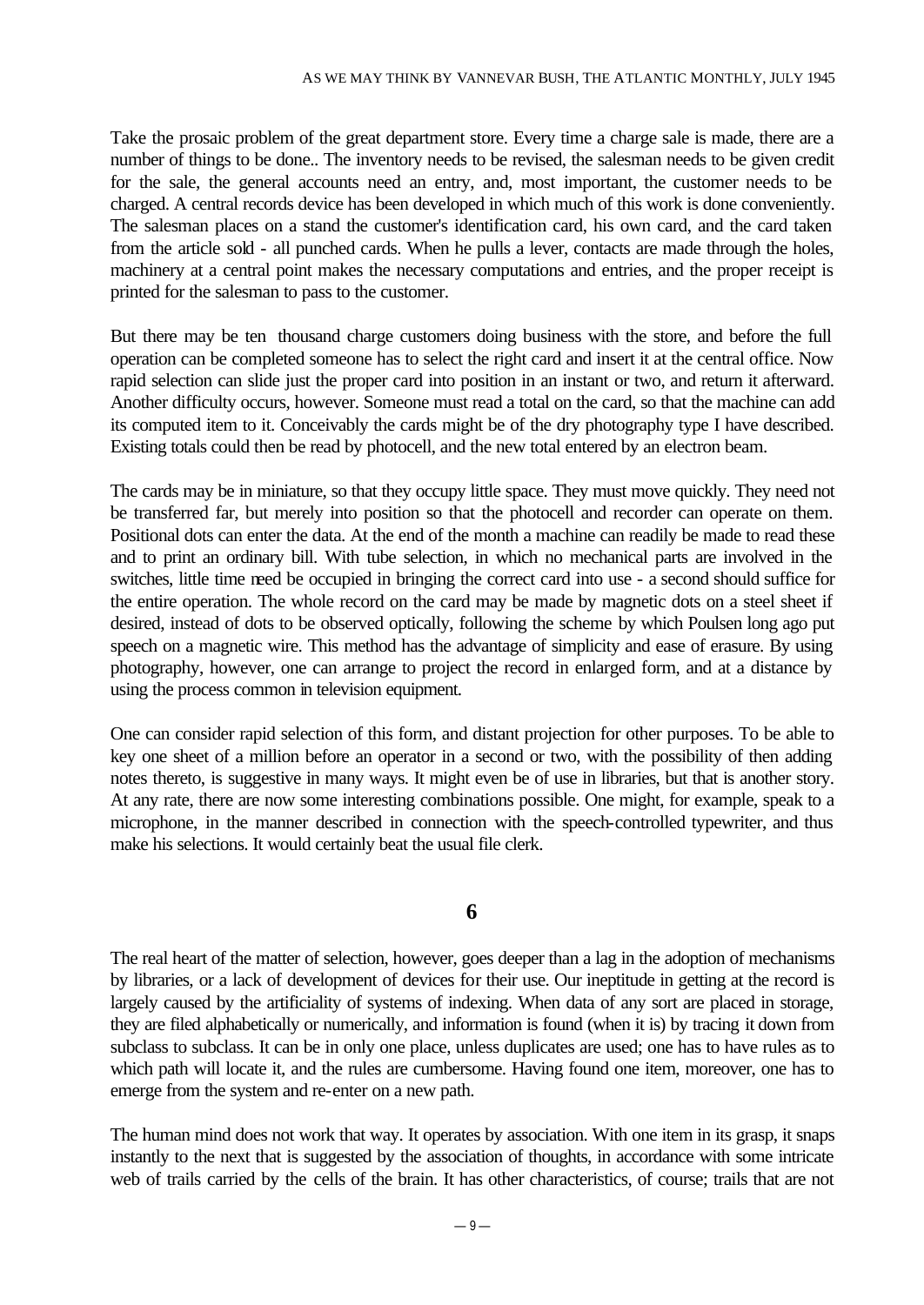frequently followed are prone to fade, items are not fully permanent, memory is transitory. Yet the speed of action, the intricacy of trails, the detail of mental pictures, is awe-inspiring beyond all else in nature.

Man cannot hope fully to duplicate this mental process artificially, but he certainly ought to be able to learn from it. In minor ways he may even improve, for his records have relative permanency. The first idea, however, to be drawn from the analogy concerns selection. Selection by association, rather than by indexing, may yet be mechanized. One cannot hope thus to equal the speed and flexibility with which the mind follows an associative trail, but it should be possible to beat the mind decisively in regard to the permanence and clarity of the items resurrected from storage.

Consider a future device for individual use, which is a sort of mechanized private file and library. It needs a name, and to coin one at random, ``memex'' will do. A memex is a device in which an individual stores all his books, records, and communications, and which is mechanized so that it may be consulted with exceeding speed and flexibility. It is an enlarged intimate supplement to his memory.

It consists of a desk, and while it can presumably be operated from a distance, it is primarily the piece of furniture at which he works. On the top are slanting translucent screens, on which material can be projected for convenient reading. There is a keyboard, and sets of buttons and levers. Otherwise it looks like an ordinary desk.

In one end is the stored material. The matter of bulk is well taken care of by improved microfilm. Only a small part of the interior of the memex is devoted to storage, the rest to mechanism. Yet if the user inserted 5000 pages of material a day it would take him hundreds of years to fill the repository, so he can be profligate and enter material freely.

Most of the memex contents are purchased on microfilm ready for insertion. Books of all sorts, pictures, current periodicals, newspapers, are thus obtained and dropped into place. Business correspondence takes the same path. And there is provision for direct entry. On the top of the memex is a transparent platen. On this are placed longhand notes, photographs, memoranda, all sort of things. When one is in place, the depression of a lever causes it to be photographed onto the next blank space in a section of the memex film, dry photography being employed.

There is, of course, provision for consultation of the record by the usual scheme of indexing. If the user wishes to consult a certain book, he taps its code on the keyboard, and the title page of the book promptly appears before him, projected onto one of his viewing positions. Frequently-used codes are mnemonic, so that he seldom consults his code book; but when he does, a single tap of a key projects it for his use. Moreover, he has supplemental levers. On deflecting one of these levers to the right he runs through the book before him, each page in turn being projected at a speed which just allows a recognizing glance at each. If he deflects it further to the right, he steps through the book 10 pages at a time; still further at 100 pages at a time. Deflection to the left gives him the same control backwards.

A special button transfers him immediately to the first page of the index. Any given book of his library can thus be called up and consulted with far greater facility than if it were taken from a shelf. As he has several projection positions, he can leave one item in position while he calls up another. He can add marginal notes and comments, taking advantage of one possible type of dry photography, and it could even be arranged so that he can do this by a stylus scheme, such as is now employed in the telautograph seen in railroad waiting rooms, just as though he had the physical page before him.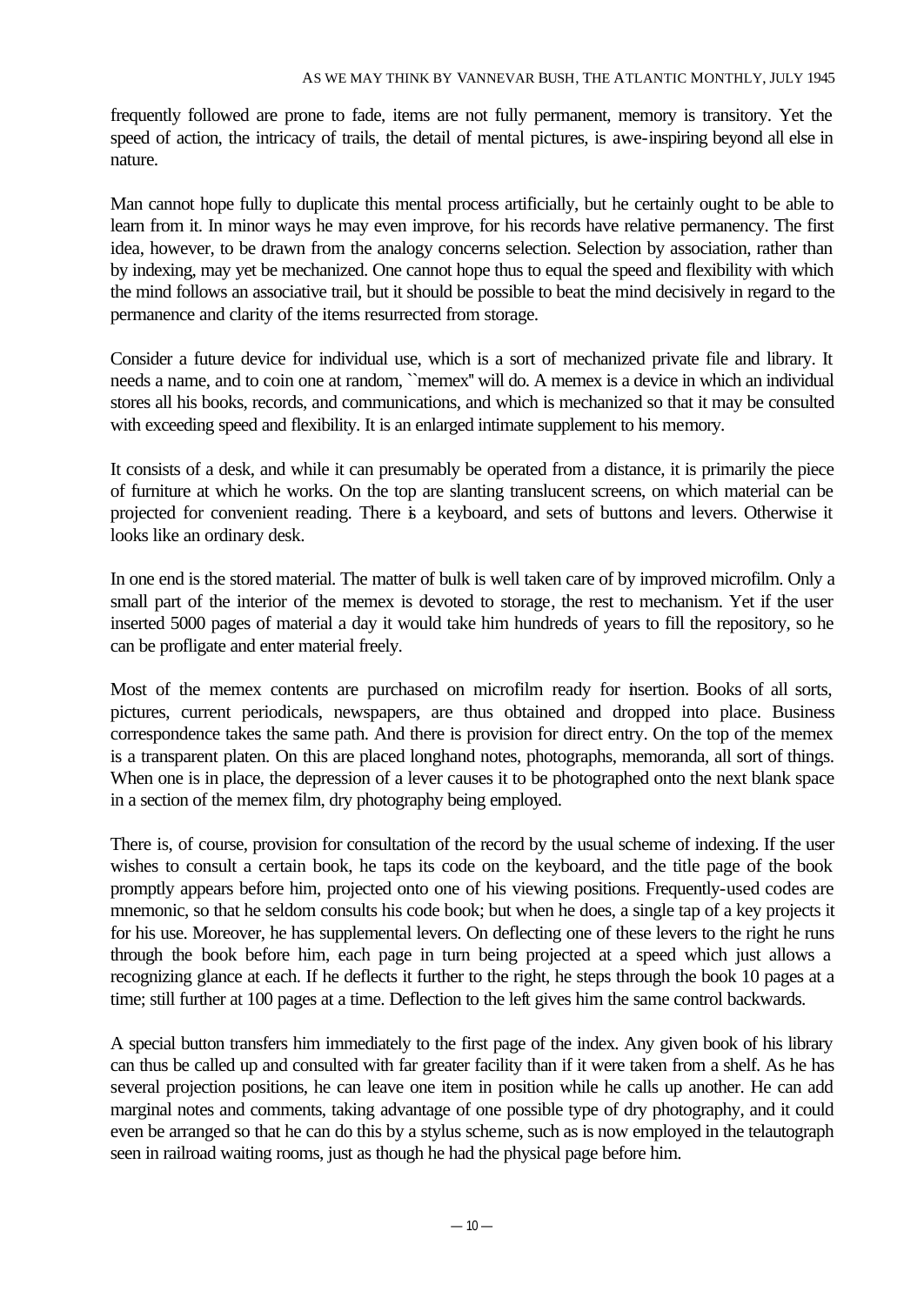## **7**

All this is conventional, except for the projection forward of present-day mechanisms and gadgetry. It affords an immediate step, however, to associative indexing, the basic idea of which is a provision whereby any item may be caused at will to select immediately and automatically another. This is the essential feature of the memex. The process of tying two items together is the important thing.

When the user is building a trail, he names it, inserts the name in his code book, and taps it out on his keyboard. Before him are the two items to be joined, projected onto adjacent viewing positions. At the bottom of each there are a number of blank code spaces, and a pointer is set to indicate one of these on each item. The user taps a single key, and the items are permanently joined. In each code space appears the code word. Out of view, but also in the code space, is inserted a set of dots for photocell viewing; and on each item these dots by their positions designate the index number of the other item.

Thereafter, at any time, when one of these items is in view, the other can be instantly recalled merely by tapping a button below the corresponding code space. Moreover, when numerous items have been thus joined together to form a trail, they can be reviewed in turn, rapidly or slowly, by deflecting a lever like that used for turning the pages of a book. It is exactly as though the physical items had been gathered together to form a new book. It is more than this, for any item can be joined into numerous trails.

The owner of the memex, let us say, is interested in the origin and properties of the bow and arrow. Specifically he is studying why the short Turkish bow was apparently superior to the English long bow in the skirmishes of the Crusades. He has dozens of possibly pertinent books and articles in his memex. First he runs through an encyclopedia, finds an interesting but sketchy article, leaves it projected. Next, in a history, he finds another pertinent item, and ties the two together. Thus he goes, building a trail of many items. Occasionally he inserts a comment of his own, either linking it into the main trail or joining it by a side trail to a particular item. When it becomes evident that the elastic properties of available materials had a great deal to do with the bow, he branches off on a side trail which takes him through textbooks on elasticity and tables of physical constants. He inserts a page of longhand analysis of his own. Thus he builds a trail of his interest through the maze of materials available to him.

And his trails do not fade. Several years later, his talk with a friend turns to the queer ways in which a people resist innovations, even of vital interest. He has an example, in the fact that the outranged Europeans still failed to adopt the Turkish bow. In fact he has a trail on it. A touch brings up the code book. Tapping a few keys projects the head of the trail. A lever runs through it at will, stopping at interesting items, going off on side excursions. It is an interesting trail, pertinent to the discussion. So he sets a reproducer in action, photographs the whole trail out, and passes it to his friend for insertion in his own memex, there to be linked into the more general trail.

## **8**

Wholly new forms of encyclopedias will appear, ready-made with a mesh of associative trails running through them, ready to be dropped into the memex and there amplified. The lawyer has at his touch the associated opinions and decisions of his whole experience, and of the experience of friends and authorities. The patent attorney has on call the millions of issued patents, with familiar trails to every point of his client's interest. The physician, puzzled by its patient's reactions, strikes the trail established in studying an earlier similar case, and runs rapidly through analogous case histories, with side references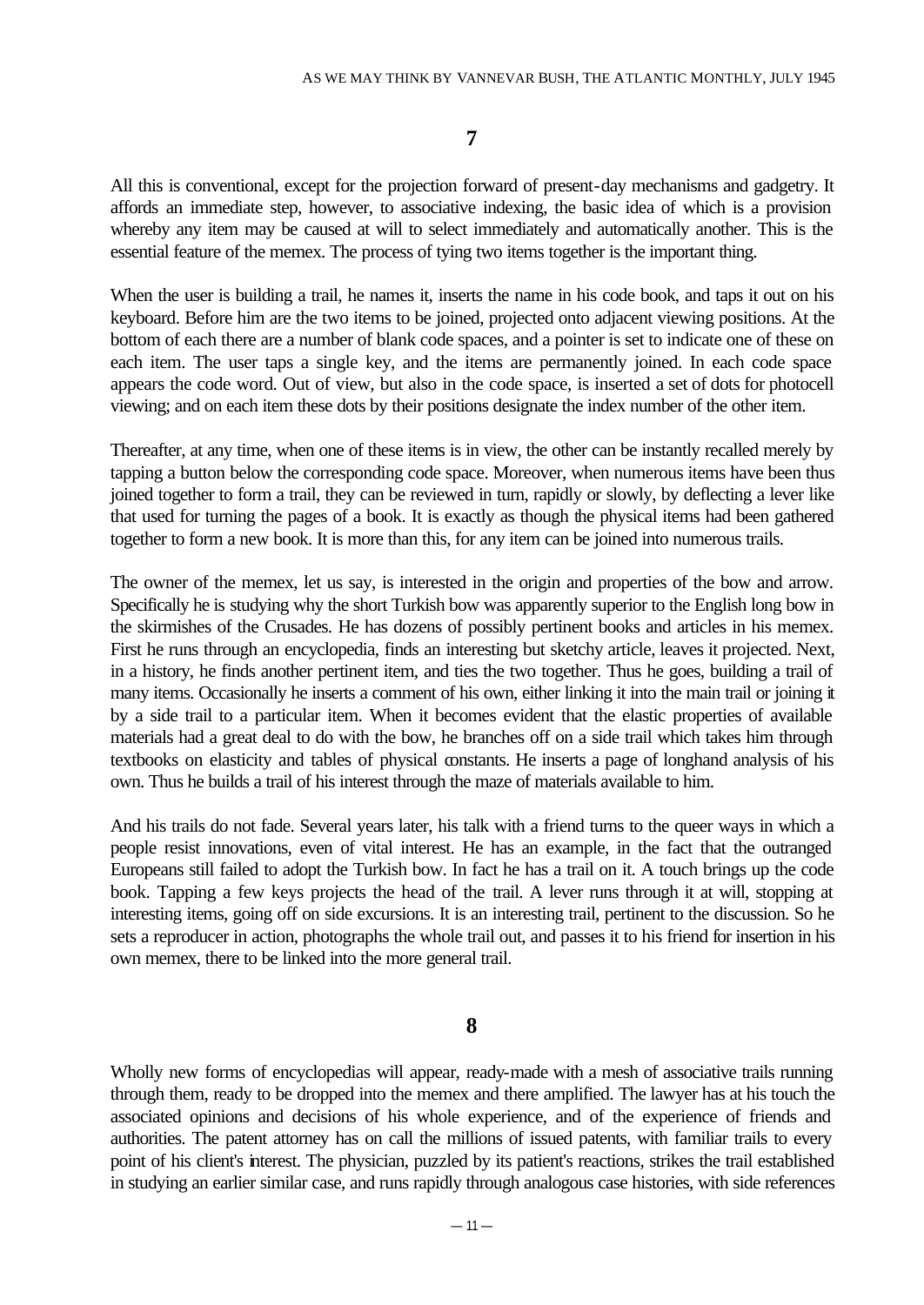to the classics for the pertinent anatomy and histology. The chemist, struggling with the synthesis of an organic compound, has all the chemical literature before him in his laboratory, with trails following the analogies of compounds, and side trails to their physical and chemical behavior.

The historian, with a vast chronological account of a people, parallels it with a skip trail which stops only at the salient items, and can follow at any time contemporary trails which lead him all over civilization at a particular epoch. There is a new profession of trail blazers, those who find delight in the task of establishing useful trails through the enormous mass of the common record. The inheritance from the master becomes, not only his additions to the world's record, but for his disciples the entire scaffolding by which they were erected.

Thus science may implement the ways in which man produces, stores, and consults the record of the race. It might be striking to outline the instrumentalities of the future more spectacularly, rather than to stick closely to the methods and elements now known and undergoing rapid development, as has been done here. Technical difficulties of all sorts have been ignored, certainly, but also ignored are means as yet unknown which may come any day to accelerate technical progress as violently as did the advent of the thermionic tube. In order that the picture may not be too commonplace, by reason of sticking to present-day patterns, it may be well to mention one such possibility, not to prophesy but merely to suggest, for prophecy based on extension of the known has substance, while prophecy founded on the unknown is only a doubly involved guess.

All our steps in creating or absorbing material of the record proceed through one of the senses - the tactile when we touch keys, the oral when we speak or listen, the visual when we read. Is it not possible that some day the path may be established more directly?

We know that when the eye sees, all the consequent information is transmitted to the brain by means of electrical vibrations in the channel of the optic nerve. This is an exact analogy with the electrical vibrations which occur in the cable of a television set: they convey the picture from the photocells which see it to the radio transmitter from which it is broadcast. We know further that if we can approach that cable with the proper instruments, we do not need to touch it; we can pick up those vibrations by electrical induction and thus discover and reproduce the scene which is being transmitted, just as a telephone wire may be tapped for its message.

The impulses which flow in the arm nerves of a typist convey to her fingers the translated information which reaches her eye or ear, in order that the fingers may be caused to strike the proper keys. Might not these currents be intercepted, either in the original form in which information is conveyed to the brain, or in the marvelously metamorphosed form in which they then proceed to the hand?

By bone conduction we already introduce sounds into the nerve channels of the deaf in order that they may hear. Is it not possible that we may learn to introduce them without the present cumbersomeness of first transforming electrical vibrations to mechanical ones, which the human mechanism promptly transforms back to the electrical form? With a couple of electrodes on the skull the encephalograph now produces pen-and-ink traces which bear some relation to the electrical phenomena going on in the brain itself. True, the record is unintelligible, except as it points out certain gross misfunctioning of the cerebral mechanism; but who would now place bounds on where such a thing may lead?

In the outside world, all forms of intelligence, whether of sound or sight, have been reduced to the form of varying currents in an electric circuit in order that they may be transmitted. Inside the human frame exactly the same sort of process occurs. Must we always transform to mechanical movements in order